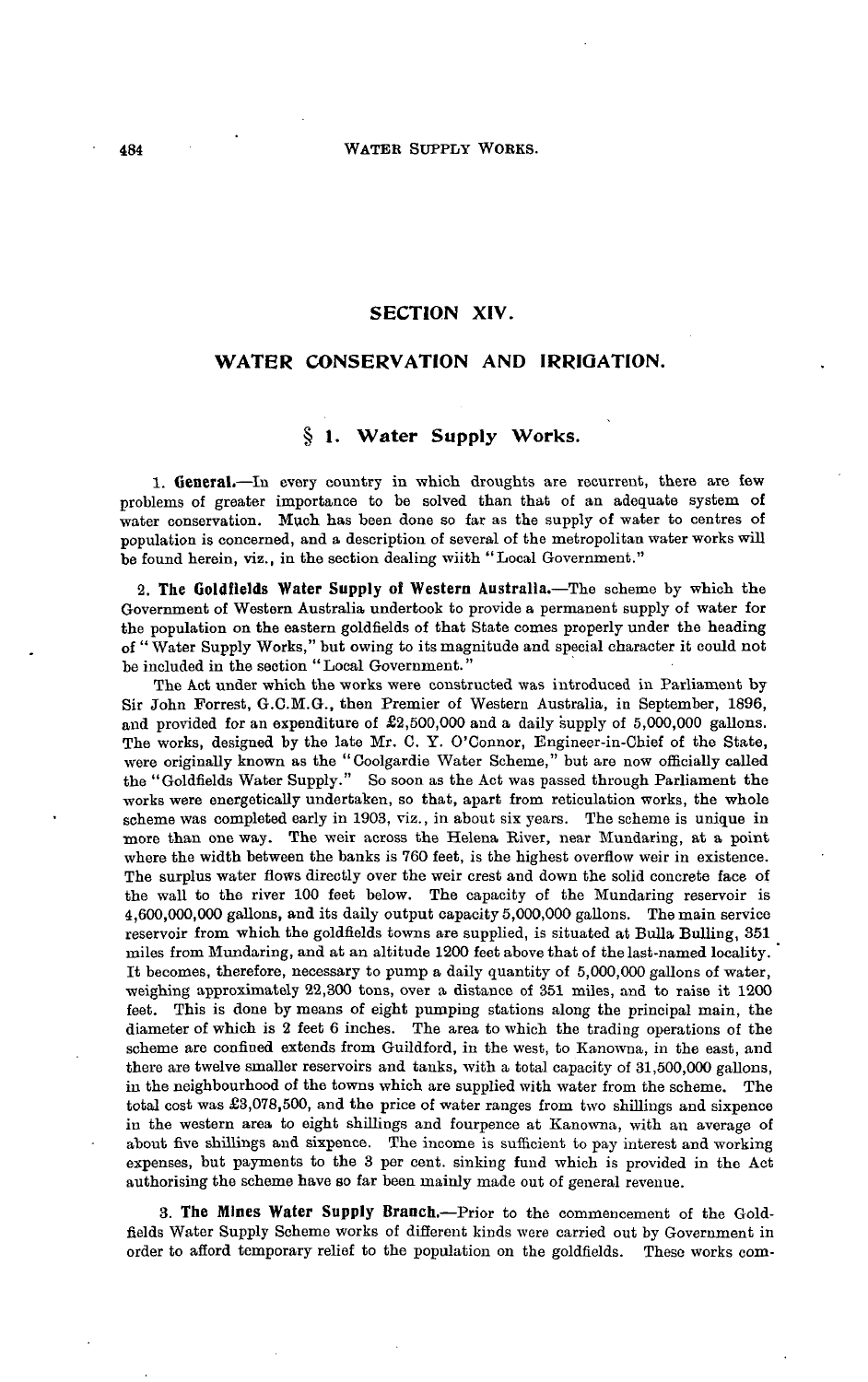#### ARTESIAN WELLS. 485

prised shallow and artesian boring, conservation and protection of water in natural and artificial reservoirs, sinking of wells, erection of condensers, etc. Administratively the goldfields area is divided into three water supply districts—Coolgardie, Murchison, and Pilbara. It has been the policy of the department charged with the supervision of water supply works, viz., the Mines Department, to lease watering stations wherever that could be done to advantage, and from twenty to thirty leases are generally executed in the course of a year. The tanks which have been constructed by the department vary in 'size from 200,000 gallons to 37,500,000 gallons (at Niagara).

# **§** *2.* **Artesian Wells.**

**1. General,** (i.) *The Great Australian Artesian Basin.* Although there are some artesian wells outside this area, yet, in speaking of the "Great Australian Artesian Basin," the area is understood which includes 'a) considerably more than one-half of Queensland, taking in practically all that State lying west of the Great Dividing Range, with the exception of an area in the north-west contiguous to the Northern Territory; (6) a considerable strip of New South Wales along its northern boundary and west of the Great Dividing Range; and *(c)* the north-eastern part of South Australia proper, together with the extreme south-eastern corner of the Northern Territory. This basin (shewn approximately by map in Section XXVI., Local Government), is said to be the largest yet discovered, and is about 569,000 square miles, of which 376,000 square miles are in Queensland, 110,000 square miles in South Australia, and 83,000 square miles in New South Wales. The area of the intake beds is estimated at 68,000 square miles, viz., 50,000 -square miles in Queensland and 18,000 square miles in New South Wales. The basin is what is technically known as a one-sided *or* half-basin, the intake beds outcropping along its eastern and northeastern sides only, while the remainder of the water-bearing formation is hidden under the superficial deposits forming the plains of the interior of the States. Although it has not been definitely decided whether the basin has outlets towards the Gulf of Carpentaria in the north, and towards the Great Australian Bight or towards Lake Eyre in the south, there is a preponderance of opinion and strong evidence in favour of the existence of such outlets, an opinion which receives strong support from the maps published by the Geological Department of Queensland, which shew an apparent dip in the water-bearing strata towards the Gulf of Carpentaria in the north and towards Lake Eyre and the Great Australian Bight in the south.

(ii.) *Flie Western Australian Basin.* The Recent and Tertiary strata.which enter Western Australia at its eastern border, and which have a prevailing dip towards the Great Australian Bight, form an artesian water area. But where boring operations have been undertaken the water has been found to be salt or brackish, and there are other conditions affecting the supply, such as local variations in the thickness of the beds, their relative porosity, and the unevenness of the floor upon which they rest, which so far have not been examined with sufficient thoroughness to enable many particulars to be given in regard to this basin.

In the coastal area to the west of the Darling Range artesian boring has, on the other hand, been carried on successfully for many years.

(iii.) *Plutonic or Meteoric Water.* While it has long been held that the Australian artesian basin is a typically-formed one, and that its intake beds are as described above, a theory has been recently advanced (viz., by Professor Gregory,' formerly of Melbourne, but now of Glasgow University), that the water, although called artesian, is not impounded rain-water, or *meteoric* water at all, but is derived from the older rocks, *i.e,* that it is *plutanic* in character. If this were so, and if the water contained in the basin were merely such as occurs in the molten lava from volcanoes or imprisoned in the solidified quartz of granites, we should, of course, be rapidly exhausting our supply. He founds

1. See *J. W. Gregory, F.R.S., D.Sc.:* "The Dead Heart of Australia"; London, John Murray, 1906.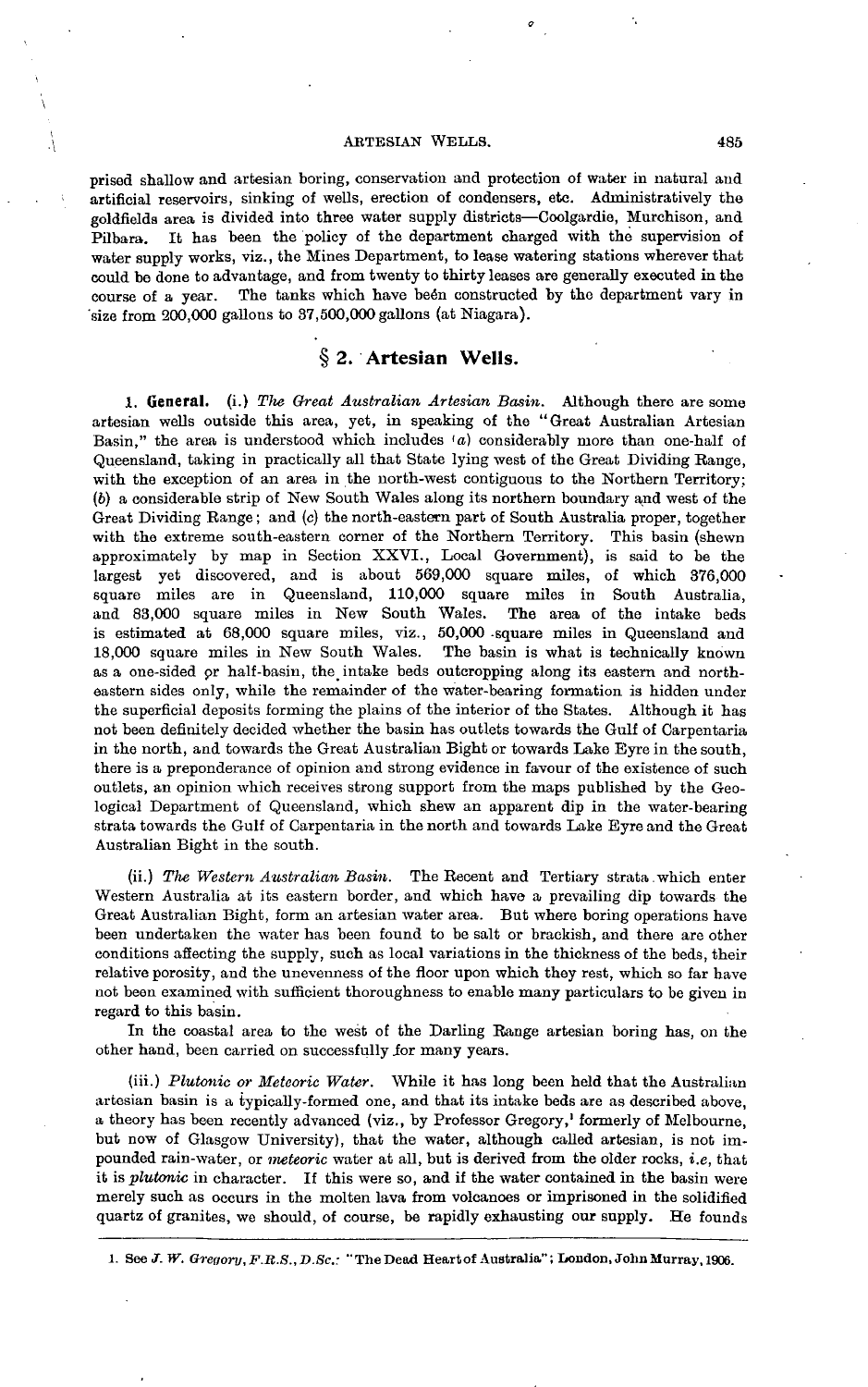#### 486 ABTBSIAN WELLS.

his main arguments on *(a)* the amount of friction caused by the flow of water through the minute interstices between the sand grains, *i.e.,* on the loss of its hydrostatic head before the bores are reached; *(b) on* anomalies in temperature and pressure; (c) on the •chemical analysis of some of the waters; and *(d)* on evaporation measurements in Central Australia. He suggests the pressure of overlying rock, and gas pressure caused by the internal heat of the earth, as causes of the flow from the bores.

This new theory has recently been replied to at length by the Government Geologist of New South Wales.' While this Year Book is hardly the place to enter at length upon arguments of a purely scientific nature, it may be said that Mr. Pittman avers that "many of Professor Gregory's statements appear to be in opposition to observed facts." In regard to the loss of hydrostatic head, he quotes the opinion of the United States Geological Survey in regard to bores in Kentucky, and the experience in connection with the Grenelle bore in Paris. So far as temperature is concerned, he shews that it would he illogical to contend that, because some Australian bores give higher rates of increase than the average results of a number of ascertained bores and tunnels in other parts of the world, the water must be plutonic and not meteoric. In regard to pressure, stress is laid on the more accurate results obtained with the dumpy level than with the aneroid, and it is shewn how accurately the height to which the water would rise has been predicted in many localities. It is also pointed out that the isopotential lines as laid down .are tentative, as information in regard to many private wells is unreliable. The question of the chemical constituents of artesian water is dealt with at length, and it appears that instead of decreasing from east to west, as stated by Professor Gregory, the salinity of the water actually increases, and that some of the wells in the eastern district mentioned by the latter as being particularly rich in saline matter are actually outside the artesian basin altogether.

In regard to evaporation measurements in Central Australia, Mr. Pittman shews also that these do not affect the question at issue at all, as the water does not enter the porous beds in Central Australia, but on the flanks of the Dividing Range, where the rainfall is copious. The theories of the pressure of overlying rock and of gas pressure are also utterly repudiated.

The strength of the argument seems to be unquestionably in favour of the older theory of meteoric water, as upheld by Mr. Pittman, and in his reply he appears to have disposed of every feature in Professor Gregory's argument to which weight might have been attached.

**2. Queensland.**—The publication of the valuable reports issued annually by the Hydraulic Engineer of Queensland has been suspended during the last five years, and •complete statistics are only available to 30th June, 1902. At that date the following bores were in existence :—

| $Sunk$ $by-$                                                                                                                                                                               | Artesian<br>Flows.        | Sub-<br>Artesian<br>Flows.    | Pumped<br>Supplies.                | In Progress;<br>Abandoned: Total.<br>Uncertain. |                       |
|--------------------------------------------------------------------------------------------------------------------------------------------------------------------------------------------|---------------------------|-------------------------------|------------------------------------|-------------------------------------------------|-----------------------|
| Water Supply Department (trial borings)<br>Railway Department<br>$\cdots$<br><br>Local governing authorities<br>$\cdots$<br>$\cdots$<br>Private owners<br>$\cdots$<br>$\cdots$<br>$\cdots$ | ٠<br>22<br>2<br>10<br>530 | <br>$\cdots$<br>$\cdots$<br>9 | 3<br>$\boldsymbol{2}$<br>15<br>131 | 24<br>13<br>5<br>$\cdot$ 168                    | 49<br>17<br>30<br>838 |
| Total<br>                                                                                                                                                                                  | 564                       | 9                             | 151                                | 210                                             | 934                   |

QUEENSLAND AETESIAN BORES ON 30TH JUNE, 1902.

1. E. F. Pittman, A.R.S.M., Government Geologist of New South Wales: "Problems of the Artesian Water Supply of Australia, with special reference to Professor Gregory's Theory." (Clarke Memorial Lecture, delivered before the Boyal Society of New South Wales, 31st October, 1907).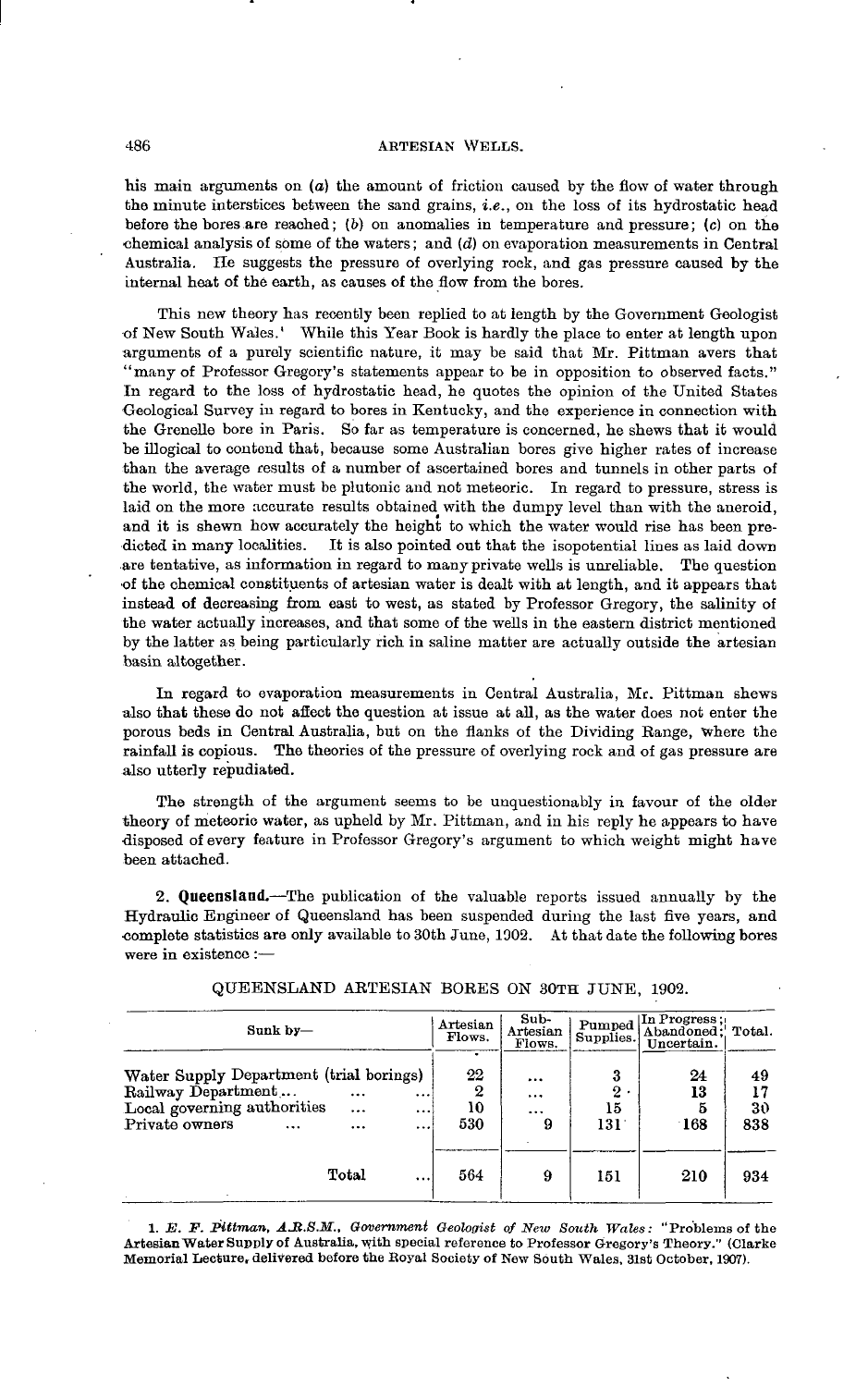#### ARTESIAN WELLS. 487

The depth of 850 of these wells is given, and it appears that there were 229 less than 500 feet deep, 200 from 500 to 1000 feet, 231 from 1000 to 2000 feet, 124 from 2000 to 3000 feet, and 66 over 3000 feet. The deepest well was one known as Bimerah Eun No. 3, Whitewood, lying between the Barcooand Thomson Rivers ; this had a depth of 5045 feet, and was stated to yield 70,000 gallons daily. This flow is, of course, a comparatively small one, many wells yielding, when uncontrolled, from one to three million gallons a day. A well at Cunnamulla is stated to have a daily flow, when uncontrolled, of no less than 4,500,000 gallons. The waters of many of the wells have been analysed, and some found suitable for wool-scouring only, others are suitable for watering stock but not for irrigation, owing to the presence of alkali; others again serve for both stock and irrigation, while some, such as those containing sulphuretted hydrogen, are not of any use. Water fit for stock may generally be said to be " safe'' for domestic purposes in spite of its slightly mineral taste. The wells yielding the mineral water known as " Helidon Spa," which is much in use in Queensland and New South Wales, are shallow wells from 60 to 200 feet in depth.

In 1906 the total number of artesian wells in Queensland has been stated to be 1132, of which 120 were Government wells.

**3. New South** Wales.<sup>1</sup>—Artesian boring in New South Wales dates from 1879, when a private bore was put down on the Kallara pastoral holding, between Bourke and Wilcannia. The first Government bore was that at Goonery, on the Bourke-Wanaaring road, completed in 1884. At the end of 1906, out of 412 known wells in New South Wales, 130 were Government wells, a very much larger proportion than in Queensland.

The distribution of these wells was as follows:—

#### NEW SOUTH WALES.—ARTESIAN BORES ON 31ST DECEMBER, 1906.

| Purpose of Bore.                                                                                                                                                |                                               |                                                                       |                                  | Flowing. Pumping.        | Failure.                              | Total.                           | Under<br>Construction.             |
|-----------------------------------------------------------------------------------------------------------------------------------------------------------------|-----------------------------------------------|-----------------------------------------------------------------------|----------------------------------|--------------------------|---------------------------------------|----------------------------------|------------------------------------|
| Private<br>$\cdots$<br>Artesian wells district<br>Water and Drainage Trust district<br>Country towns water supply<br>Public watering place<br>Improvement lease | $\cdots$<br>$\cdots$<br>$\cdots$<br>$\ddotsc$ | $\cdots$<br>$\cdots$<br>$\ddotsc$<br>$\cdots$<br>$\cdots$<br>$\cdots$ | 183<br>13<br>24<br>2<br>47<br>46 | 27<br>$\cdots$<br><br>27 | 20<br>$\cdots$<br>$\cdots$<br>17<br>3 | 230<br>15<br>24<br>2<br>91<br>50 | 6<br><br>3<br>$\cdots$<br>$\cdots$ |
| Total<br>.                                                                                                                                                      | $\cdots$                                      | $\cdots$                                                              | 315                              | 56                       | 41                                    | 412                              | 10                                 |

In 390 cases the depth of the wells is stated, and it appears that only 18 wells were less than 500 feet deep ; while 76 ranged from 500 to 1000 feet ; 215 from 1000 to 2000 feet; 64 from 2000 to 3000 feet; and 17 over 3000 feet. As in Queensland, there is a preponderance of wells from 1000 to 2000 feet in depth, but neither the shallow wells under 500 feet, nor the very deep wells over 3000 feet are so numerous in proportion as in the northern colony. The two deepest wells in New South Wales are those at Boomi, in County Benarba, with a depth of 4008 feet and a daily outflow of 1,428,640 gallons; and at Dolgelly, in the Parish of Careunga, in County Stapylton, with a depth of 4086 feet, and an outflow of 682,200 gallons per day. The largest outflow is stated to be that at the Munna Munna well, in county Leichhardt, which yields 1,657,230 gallons a day, and has a depth of 2197 feet.

The water of a large number of wells has been analysed by Mr. J. C. H. Mingaye, F.C.S., etc., of the New South Wales Mines Department, and it may be of interest to give a list of those containing, among all the wells examined, the maximum quantities of particular salts in solution :—

<sup>1.</sup> See *Percy Allan, M. Inst. C.E., M. Am. Soc. C.E., Principal Assistant Engineer for Water Conservation in New South Wales,* in "The Drought Antidote for the North-West." (Lecture delivered before the Sydney University Engineering Society, October 10h, 1906.)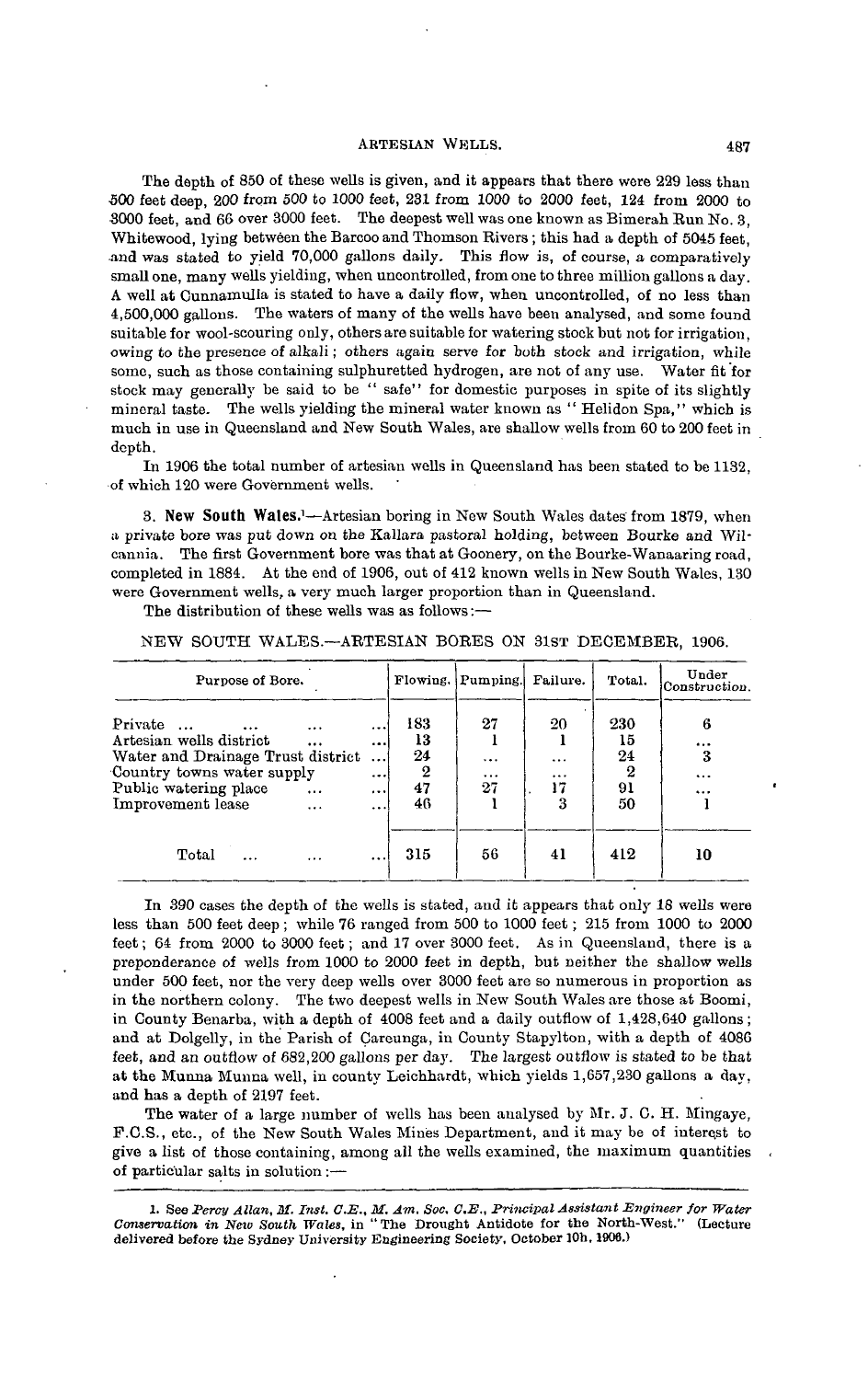| Name of Bore.                    |                      | County.  | Salt found in greater quantity than in<br>any other bore. <sup>1</sup> | Grains per<br>Imperial<br>Gallon.                                                       |                      |          |               |
|----------------------------------|----------------------|----------|------------------------------------------------------------------------|-----------------------------------------------------------------------------------------|----------------------|----------|---------------|
| Tunderbrine No. 1<br>Fort Bourke | $\cdots$             |          | $\ldots$ Gowen $\ldots$<br>Gunderbooka                                 | Sodium carbonate (Na <sub>2</sub> CO <sub>3</sub> )<br>Potassium carbonate $(K_2 CO_3)$ | $\cdots$<br>$\cdots$ | <br>     | 124.7<br>12.3 |
| Gaffney's                        | $\cdots$             | اءم      | <b>Barrona</b><br>$\cdots$                                             | Calcium carbonate (Ca CO <sub>3</sub> )                                                 | $\cdots$             | $\cdots$ | 10.5<br>10.7  |
| Bancanya                         | ٠                    |          | ! Mootwingee<br>!                                                      | Magnesium carbonate (Mg $CO3$ )                                                         |                      |          |               |
| Cuttaburra                       | $\cdots$             |          | Irrara & Barronal                                                      | Sodium chloride (Na Cl)                                                                 | $\cdots$             | $\cdots$ | 349.0         |
| Warratta <i>.</i>                | $\cdots$             |          | $k$ Evelyn                                                             | Potassium chloride (K Cl)                                                               | $\cdots$             | $\cdots$ | 22.1          |
| Momba<br>$\ddotsc$               | $\ddotsc$            | الدوه    | Fitzgerald and                                                         |                                                                                         |                      |          |               |
|                                  |                      |          | Yungnulgra                                                             | Magnesium chloride (Mg $Cl2$ )                                                          | $\sim$ $\sim$        |          | 28.0          |
| Sandy Creek                      | $\ddot{\phantom{0}}$ |          | Mootwingee<br>$\cdots$                                                 | Sodium sulphate $(Na2 SO4)$                                                             | $\ddotsc$            |          | 28.1          |
| Gilgandra                        | $\cdots$             | . 1      | Ewenmar<br>. 1                                                         | Potassium sulphate $(K_2 SO_4)$                                                         | $\cdots$             |          | 19.3          |
| Wingadee No. 1                   | $\cdots$             | $\cdots$ | Leichhardt                                                             | Iron oxide (Fe <sub>2</sub> $O_3$ ) and alumina $(AI_3 O_3)$                            |                      |          | 1.4           |
| Coonamoona                       | $\cdots$             | $\cdots$ | $\cdots$                                                               | Silica (Si $O_2$ )                                                                      | $\cdots$<br>         |          | 4.5           |
| Momba<br>$\ddotsc$               | $\cdots$             | $\cdots$ | $\bullet\bullet$<br>Fitzgerald and<br>Yungnulgra                       | Calcium chloride (Ca Cl <sub>2</sub> ) and calcium<br>sulphate (Ca SO <sub>4</sub> )    | $\cdots$<br>$\cdots$ |          | 22.2 & 12.0   |
| Burrawang No. 2, I.L. 1211       |                      |          | Cunningham                                                             | Total solid matter                                                                      | $\cdots$             |          | 1802.0        |

#### NEW SOUTH WALES AETESIAN BORES—CHEMICAL ANALYSIS.

**1. This is, of course, not necessarily the salt found in greatest quantity.** 

The Zetz Spa, much used as a mineral water in New South Wales, comes **from** Ballimore, near Dubbo.

It may be said that the cost of artesian wells works out at an average of about 17s. 6d. per lineal foot; it depends, of course, upon the depth to which boring operations have to be extended, and on the accessibility of the bore to a railway station. Contracts have recently been let for boring and the use of six-inch casing at the following rates:— To 1000 feet, lls. per foot; 1000 to 1500 feet, 12s. 6d.; 1500 to 2000 feet, 13s.;' 2000 to 2500 feet, 14s.; 2500 to 3000 feet, 16s.; 3000 to 3500 feet, 19s.; 3500 to 4000 feet, 24s. To these prices must be added the cost of cartage and of finishing off the work.

**4. South Australia.**—The information about artesian wells is very defective, and relates to the year 1903. At that time a list of twenty of the principal Government bores was published, of which four were under 500 feet in depth, eight from 1000 to 2000 feet, three from 2000 to 3000 feet, and five over 3000 feet. The deepest flowing well was at Mount Gason, measuring 4420 feet, and yielding 500,000 gallons per day. An unfinished well at Goyder's Lagoon had, however, reached a depth of 4440 feet. The maximum flows, viz., 1,250,000 gallons daily in each case, occurred at Strangways and Coward.

Artesian water has also been found outside the basin in the Adelaide Plains, where at Virginia, thirty miles north of Adelaide, a daily flow of 24,000 gallons is obtained.

**5. Victoria/**—Victoria lies altogether outside the artesian basin, and, as water is obtainable in most parts of the State at shallow depths, there has not been much occasion for artesian boring. As early as 1884, however, an artesian well was bored at Sale, which for a number of years gave a supply of about 100,000 gallons per day until, either through corrosion of the casing or by choking up with sand from below, the flow ceased. In 1905 a new bore was, therefore, put down, which at a depth of 277 feet yielded sufficient water to fill Lake Guthridge, a local depression. But as the water was impure and contained too much sulphuretted hydrogen boring operations were continued to 520 feet, when the lowering of the casing shut off the supply of water. A second bore was then put down at some distance from the first, and this, at a depth of 238 feet, yielded fresh and clear water. The supply at present is stated to be about 145,000 gallons per day.

In 1906 eight bores were put down on the Overnewton Estate, Maribyrnong, to depths varying from 147 to 272 feet; small supplies of good and medium water for stock purposes were obtained, but only one of the wells yielded water fit for drinking purposes.

**6. Western Australia.**—Out of twenty-four artesian bores put down by the Mines Department Water Supply Branch in the artesian basin east of the Darling Range, fifteen were less than 500 feet in depth; five between 500 and 1000 feet; three between 1000 and 2000 feet; and one only, at Davyhurst, over 2000 feet, viz., 3624 feet.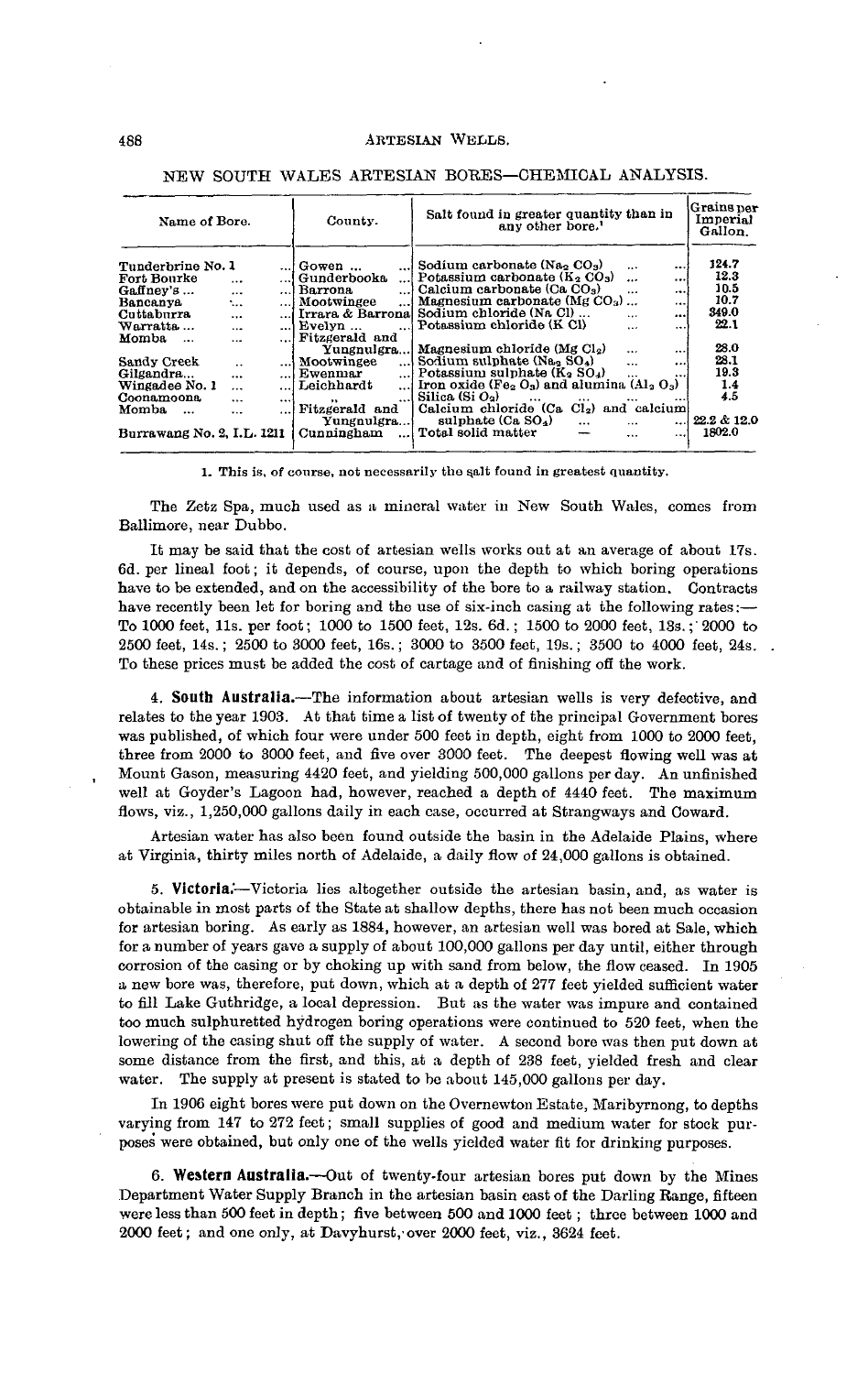#### IRRIGATION PLANTS. 489

The number of wells between the Darling Range and the coast is stated at forty-two, of which fourteen were less than 500 feet; nine from 500 to 1000 feet; sixteen from 1000 to 2000 feet; two from 2000 to 3000 feet; and one over 3000 feet. The last-named bore, situated at Carnarvon, is 3011 feet in depth, and yields a daily supply of 515,000 gallons. The maximum outflow, 1,167,000 gallons per day, is said to be obtained from a well at Guildford.

# **§ 3. Irrigation Plants.**

1. General.—Various causes have combined to keep proposals for irrigation works on a large scale before the Parliaments of several of the States for a number of years without any very tangible results, except in the case of Victoria and South Australia. The absence of the example of any country which has constructed such works under similar climatic and labour conditions, the very partial success of some of the smaller works undertaken in Australia, and the abundant supply of artesian water obtained during the last twenty years in parts of the continent most liable to droughts, have all tended to delay the undertaking of any large works.

2. Victoria.—(i.) *Classification of Works.* The Water Conservation Works in Victoria naturally divide themselves in those providing mainly a domestic supply, such as the Yan Yean works, controlled by the Melbourne and Metropolitan Board of Works; the Coliban, Geelong, Broken River, Kerang Lakes, and Mallee Supply works, which, although now administered by the State Rivers and Water Supply Commission, are properly local government works ; other works for domestic supply controlled by Water Works Trusts or Municipal Corporations, and irrigation works proper. With the exception of the last-named class particulars as to these works will be found in the section '' Local Government" of this book.

(ii.) *Works Controlled by tlie Commission.* With the exception of the First Mildura Irrigation and Water Supply Trust, these works are now all under the control of the State Rivers and Water Supply Commission, which was created by the Water Act 1905, in force since 1st May, 1906. The works comprise the following:—

- $(a)$  The Goulburn River works (including the Waranga Basin, with a storage capacity of 9500 million cubic feet, and constructed at a cost of £701,190 ;
- (6) The Loddon River works, with a storage capacity of 610 million cubic feet, constructed at a cost of £153,674;
- (c) The Kow Swamp works, with a storage capacity of 1780 million cubic feet, constructed at a cost of £180,400; and
- *(d)* Nineteen other irrigation and water supply districts, the capital expenditure on which has been £803,722.

Many of the original irrigation trusts had been badly managed and were in financial difficulties when they were taken over by the Commission, and it became necessary for Government to write off considerable amounts both of capital debt and of arrears of interest, so that the capital cost of the works taken over by the Commission, including works for domestic supply, on 30th June, 1907, stood as follows:—

| (a) Free head works, in respect of which no charge for interest is to |            |
|-----------------------------------------------------------------------|------------|
| be made against any district served by these works<br>$\cdots$        | £1,172,027 |
| (b) Other State works<br>$\cdots$<br>$\cdots$<br>$\cdots$<br>$\cdots$ | 1,749,892  |
| (c) Branch distributory channels connected with Long Lake free        |            |
| head works<br>$\ddotsc$                                               | 10,370     |
| (d) Irrigation and water supply works—                                |            |
| Total advances<br>$$ £791,528<br>$\cdots$<br>                         |            |
| Less repaid, £5591; and written-off, £540,404  545,995                |            |
|                                                                       | 245,533    |
| Total                                                                 | £3,177,822 |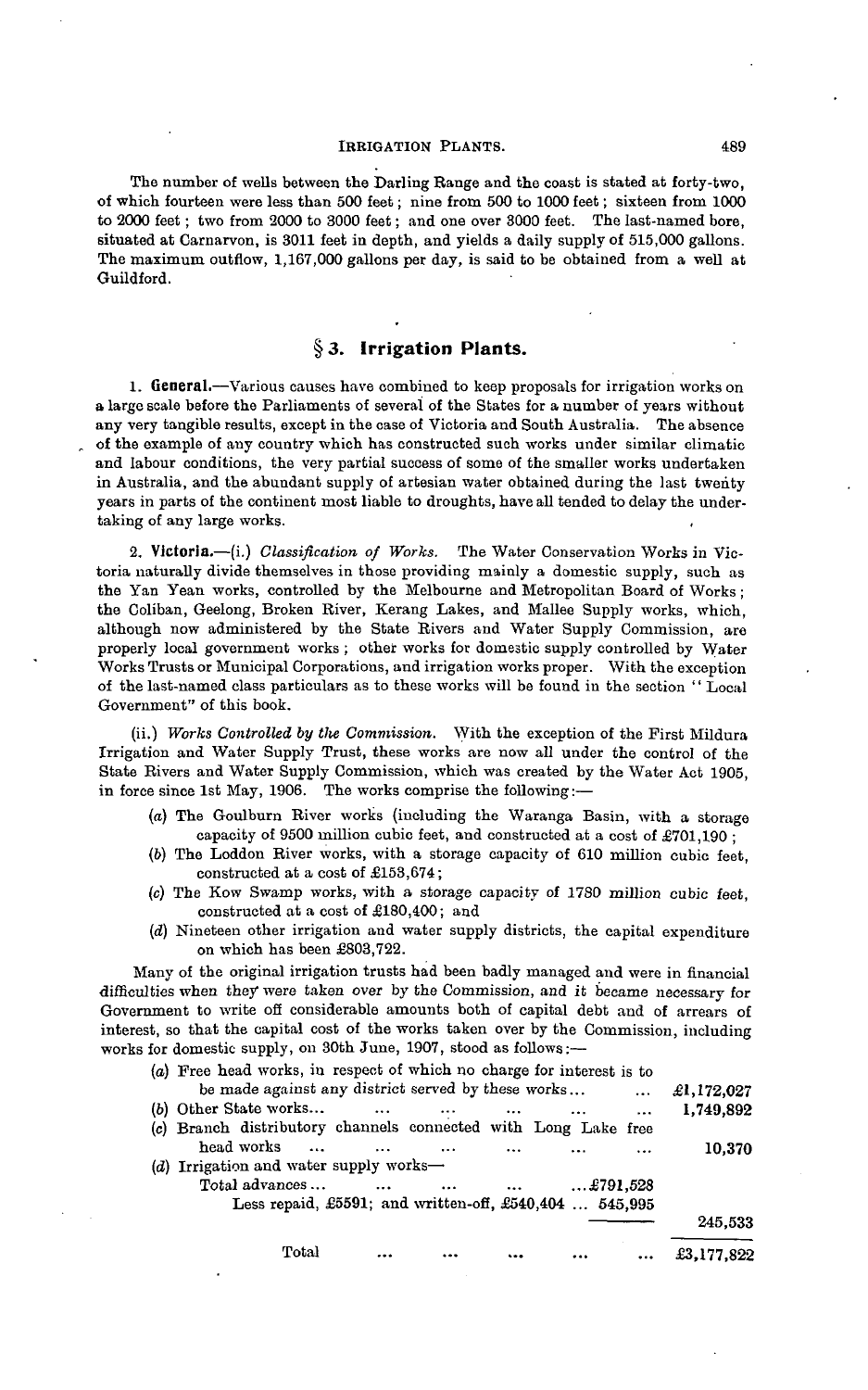### 490 IRRIGATION PLANTS.

The Commission is charged with the duty of assessing the values of properties. served by the various water supply works, and of imposing thereon certain rates. As. however, the rates for 1906-7 were mainly collected on the basis of the old municipa assessments, and as struck by the dissolved trusts, it may suffice to state that the Commission estimates its receipts for the year 1907-8 at £80,000, and the expenditure at £70,279.

(iii.) *Mildura.* The first settlement of Mildura dates from 1884. After being managed until 1887 by Charley Bros., and then until 1895 by Chafley Bros. Company Limited, it was in that year taken over by the First Mildura Irrigation Trust, and has since then made great progress. Its population, which at the Census of 1891 was 2321, had by September, 1906, increased to 4350. The exports of dried and canned fruit from had by September, 1906, increased to 4350. Victoria, nearly all of which came from Mildura, amounted in 1906 to £96,580, viz.:— Canned fruits, £39,804; dried fruits—raisins, £47,114; other, £9662. Of these exports £91,177 worth were sent to the other States of the Commonwealth, chiefly New South Wales, Queensland, and Western Australia, while the balance of £5403 was exported oversea.

The capital cost of the Mildura irrigation works is stated at £58,700.

(iv.) *Area Irrigated.* The total area of districts served by irrigation plants in 1906-7 is given as 2,702,180 acres, of which 160,574 acres were irrigated. Of this area 12,069 acres were under cereals, 41,373 acres under lucerne and other permanent fodder crops, 10,183 acres under sorghum and other annual fodder crops, 59,008 acres under pasture, 35,941 acres (of which 28,640 acres at Mildura) were vineyards, orchards, and gardens, 1922 acres were in fallow, while the balance of 78 acres was taken up by miscellaneous minor crops.

(v.) *The Trawool Scheme.* A project has beeu mentioned of constructing a weir across the Upper Goulburn river at the Trawool Gorge, in the neighbourhood of Seymour. If this scheme should ever be carried out, the weir would have to be about 1700 feet long, and at the deepest part of the river 140 feet high. It is expected that the weir would impound water for about twenty miles upstream, and that it would provide a reservoir of a capacity of 60,000 million cubic feet. This would make it by far the largest reservoir in existence, the Assouan dam only holding 35,840 million cubic feeet, while the capacity of the Waranga basin amounts to 8811 million cubic feet. The Barren Jack reservoir, now in course of construction in New South Wales, will, with water of a maximum depth of 200 feet, hold 33,380 million cubic feet, but as it is now being built, providing for a depth of 120 feet only, is limited to 7000 million cubic feet.

**8. South Australia.**—(i.) *The Renmark Irrigation Trust.* The Beumark Irrigation Trust was established on similar lines to Mildura, but on a considerably smaller scale. At present the land assessed for the purposes of the trust measures about 3600 acres, and maintains a population of about 1000. The export of Reumark products averages about £35,000 per annum. It is claimed that without irrigation the hind would barely feed 500 sheep.

(ii.) *Other Waterworks.* The Bundaleer reservoir consists in a large earth and clay embankment which impounds water in a natural basin away from the main water-courses. Its capacity is stated as 1,319,000 gallons.

The Barossa waterworks have a reservoir wall of concrete seventy-five feet in height. The reservoir has a holding capacity of 993,340,000 gallons.

The largest of the South Australian undertakings is the Beetaloo waterworks, which command the towns of Port Pirie, Moonta, Wallaroo, Kadina, and fifteen others, besides one million acres of country lands. The cast-iron reticulation pipes in connection with Beetaloo are 637 miles in length, and the capital cost of the works was £989,950.

None of the South Australian works, Benmark excepted, are, however, irrigation works properly so called, although they are to some extent used for irrigation purposes.